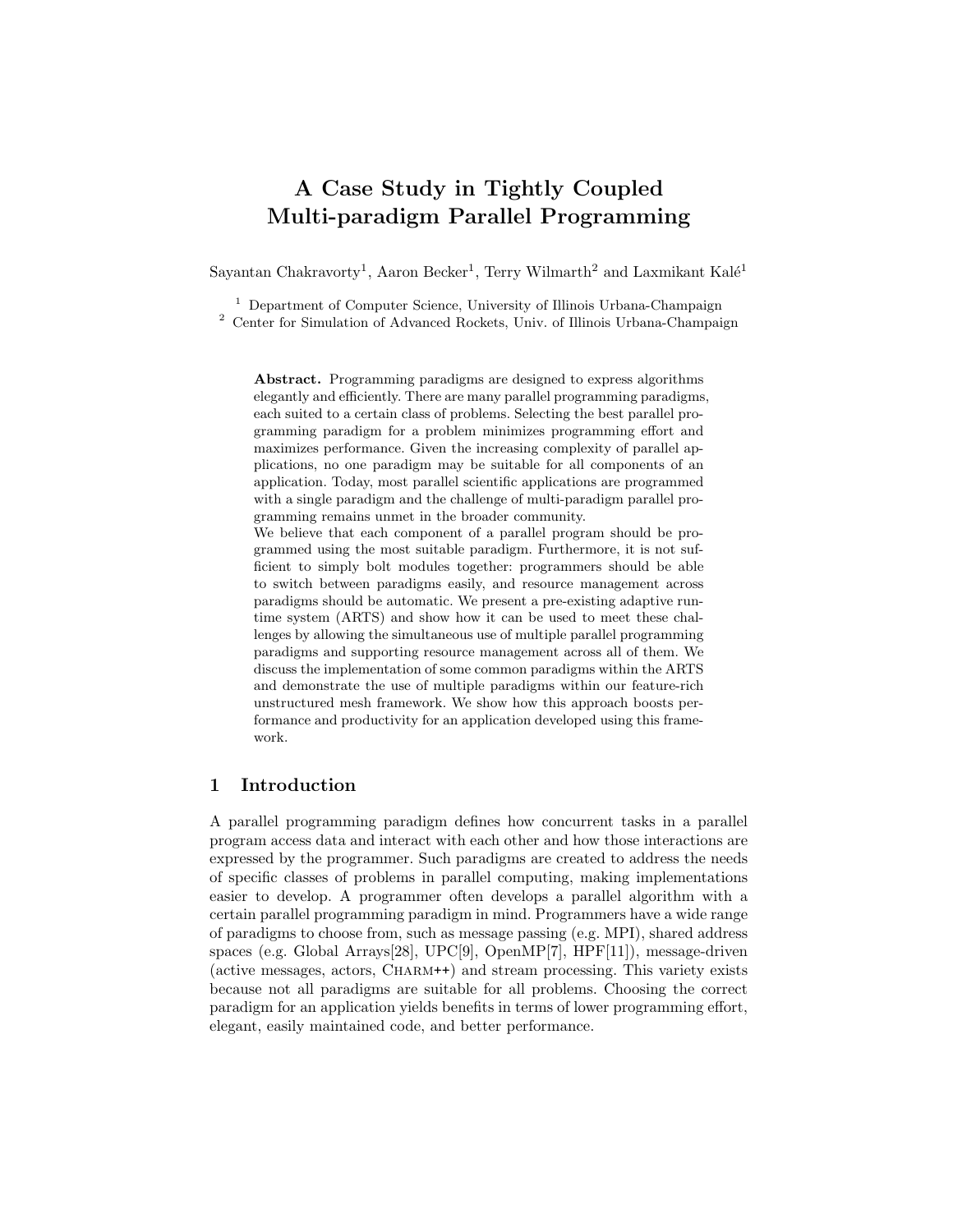As parallel applications become increasingly complex with multiple constituent algorithms, no single paradigm is suitable for all the different parts of an application. Most programmers currently choose a paradigm that is suitable for the bulk of the application and force the rest into the same paradigm. This results in reduced programmer productivity via inelegant code, potentially more errors, longer development time and lower maintainability. It can also result in poor performance when the inherent parallelism in the problem could be more naturally and fully expressed in some other paradigm.

Developing each application component with the most suitable paradigm would require a multi-paradigm parallel programming system in which different paradigms can be tightly coupled. In such a system, the application would allow different paradigms to be used concurrently. In addition, the components of an application would not be restricted to a single paradigm, nor would components of a certain paradigm be restricted to a subset of the physical processor space. Without a tightly coupled multi-paradigm environment, performance and productivity are adversely affected when software components cannot be cleanly expressed within one paradigm. Moreover, this multi-paradigm system should enable resource management across all the paradigms on all the processors. This is important for scaling applications to even moderately sized machines, since resource management issues like computational load imbalance and communication bottlenecks are often the biggest roadblocks to scaling.

A programmer faces further challenges when selecting a non-mainstream paradigm that may be ideally suited to her problem. There is a huge barrier to entry for alternative paradigms caused by the relative dominance of MPI. In the absence of decisive performance benefits, the best way for new models to gain traction is to interoperate cleanly with existing models, both to allow the use of existing libraries and to facilitate reuse of new code.

### 2 Background

Approaches to multi-paradigm parallel programming roughly fall into four categories: 1) multi-paradigm parallel languages; 2) extensions to existing parallel programming models; 3) interoperability libraries; and 4) run-time systems.

Multi-paradigm parallel programming languages have primitives that let a user take advantage of different paradigms in a tightly coupled fashion. One major disadvantage of this approach is that existing software implemented in various paradigms is difficult or impossible to reuse, and conversely, software developed in such languages may not be reusable in other applications developed with other languages. As an example of a multi-paradigm language, mpC[23] is a C superset that provides network objects to describe data and communication layouts in a parallel environment. It supports both task and data parallelism and enables both computation and communication optimizations.

Extensions to parallel programming models enhance existing models to allow the use of additional paradigms. Efforts to merge OpenMP and MPI such as Extended OpenMP (EOMP) [30] and MPI+OpenMP [6] fall into this cate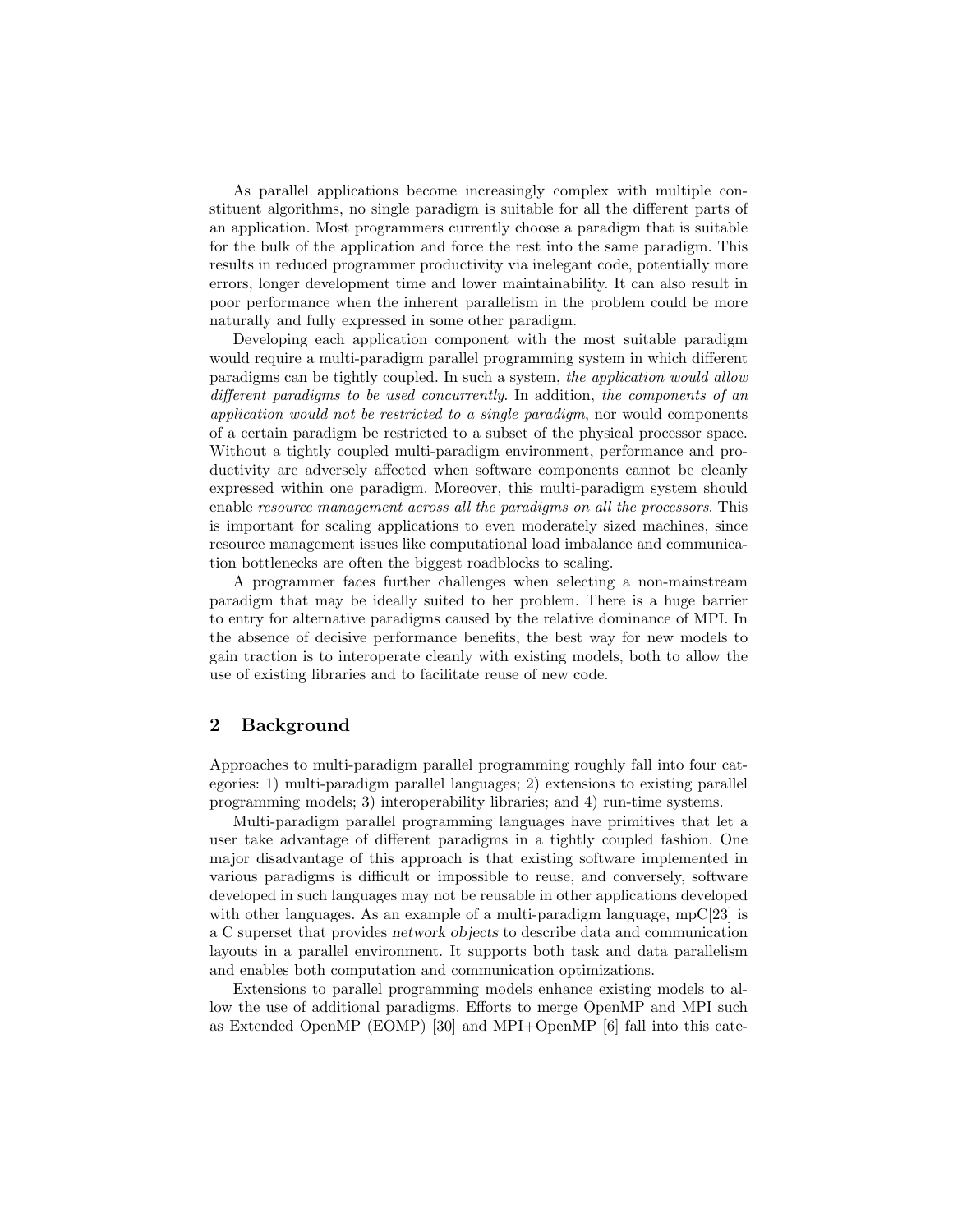gory. Codes developed using mixed-mode techniques have been quite successful in some cases [29] Most extensions involve only two paradigms without a general framework for adding more. Moreover, different paradigms are often executed as different processes or kernel threads, increasing the cost of switching between paradigms. Although MPI+OpenMP attempts dynamic load balancing by moving OpenMP threads among processes [6], it is restricted to moving them among processors on the same node and cannot do truly global resource management.

Interoperability libraries provide interfaces between systems that implement different parallel models. Fortran M uses MPCL (message-passing compatibility library) to interface with other message passing libraries and HPF [12]. Here, the freedom to use multiple paradigms is marred by the additional complexity of the interface. Fortan M tackles the resource management issues by allowing access to its resource management facilities through MPCL. Other attempts to bolt multiple paradigms together, such as PVM with Solaris Threads, resulted in poor performance and undue code complexity [25].

Parallel Adaptive Run-time Systems (ARTS) attempt to provide the set of tools that are required to implement different parallel programming models. Existing models and languages can be implemented on top of such a run-time system and can interoperate using a common substrate. ARTS provide resource management capabilities common to all models, thereby relieving the programmer of this task. TPVM[10] was an early extension to PVM that implemented a thread-oriented, event-driven run-time and the notion of virtual processors. It consistently outperformed PVM in several experiments.

Our approach relies on Converse [19], an ARTS which fully realizes the tightly coupled interoperability of multiple paradigms. Converse meets many of the goals mentioned in a recent report from Berkeley [3], including the need for models to be independent of the number of processors, and it alleviates cognitive load on programmers by performing automatic resource management.

# 3 A Multi-paradigm Runtime System

Object-based virtualization [18] is a flexible approach to implementing a variety of interoperable programming paradigms. It encourages the decomposition of a computation into a large number of interacting objects called virtual processors (VPs). The task of mapping VPs to physical processors is handled by the ARTS, which can change the mapping at run-time by migrating VPs between processors. The ARTS is also responsible for message delivery between VPs. A scheduler on each processor selects which local VP executes next. The scheduler is messagedriven and only schedules VPs that have pending messages.

Object-based virtualization does not dictate the paradigm used within a VP, so different VPs may use different paradigms. Converse [19] provides the tools for implementing different paradigms in a message-driven system with objectbased VPs. Apart from providing a scheduler on each processor, Converse also provides a messaging framework with primitives for point-to-point communication and multicasts, and methods for handling a message on the receiving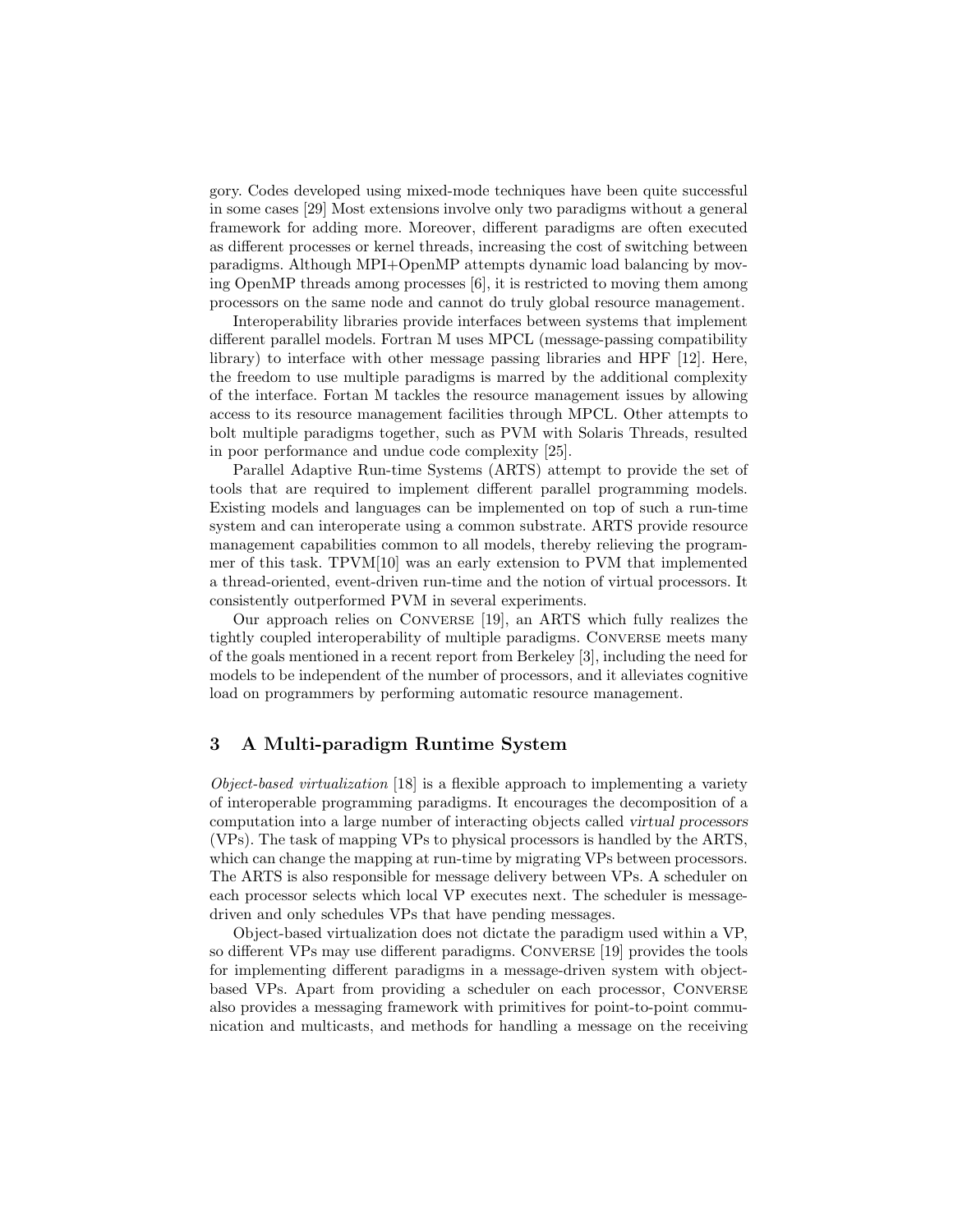processor. Converse also offers user-level threads[32] with low context switch overhead and the ability to migrate threads between processors. Local Converse threads share the scheduler with incoming messages.

Programming paradigms developed using the Converse ARTS give programmers the ability to efficiently compose independently-developed components into a single application or higher-level component. Components developed using separate paradigms can overlap their execution in time and over processors. Since multiparadigm VPs share the same address space on a processor, a



Fig. 1. The Converse ARTS allows multiple VPs with different paradigms on the same processor.

flow of control can switch paradigms cheaply via function calls or local messages within a processor. Therefore different paradigms implemented on Converse can be tightly coupled within a single application.

Numerous models have already been implemented on the Converse ARTS. These include the message-passing model via Adaptive MPI, the message-driven model via CHARM++, and a phase-based distributed shared memory model called Multi-phase shared arrays (MSA). Figure 1 shows VPs using these models while sharing the same processor. Similarly, global address space languages are supported via an implementation of ARMCI. An orchestration model called Charisma allows for clear expression of control and data flows between serial components.

Object-based virtualization enables a number of performance benefits such as adaptive overlap of computation and communication [18], dynamic measurementbased runtime load balancing [31] and dynamic communication optimizations [22]. Since all paradigms in an application use Converse, resource management need not be limited to one paradigm. For example, 1) the load balancer takes into account work loads of the VPs belonging to all paradigms while trying to balance load; 2) if two VPs using different paradigms send each other many small messages, the communication optimization library can merge these into fewer larger messages.

CHARM<sup>++</sup> and MPI have both been described extensively, and their relative merits and deficiencies have been explored [20, 13, 26, 2, 14, 4]. Therefore we will not describe them further except to say that both have proven suitable for developing complex parallel applications. CHARM<sup>++</sup> is implemented on top of Converse, and AMPI [17] is an implementation of MPI on Converse. Together with Multiphase Shared Array (MSA), a simple shared memory model which we will now describe, these models make up the bulk of our unstructured meshing framework.

MSA consists of shared arrays that can change between three possible access modes. An MSA array can be constructed from any user-specified type. The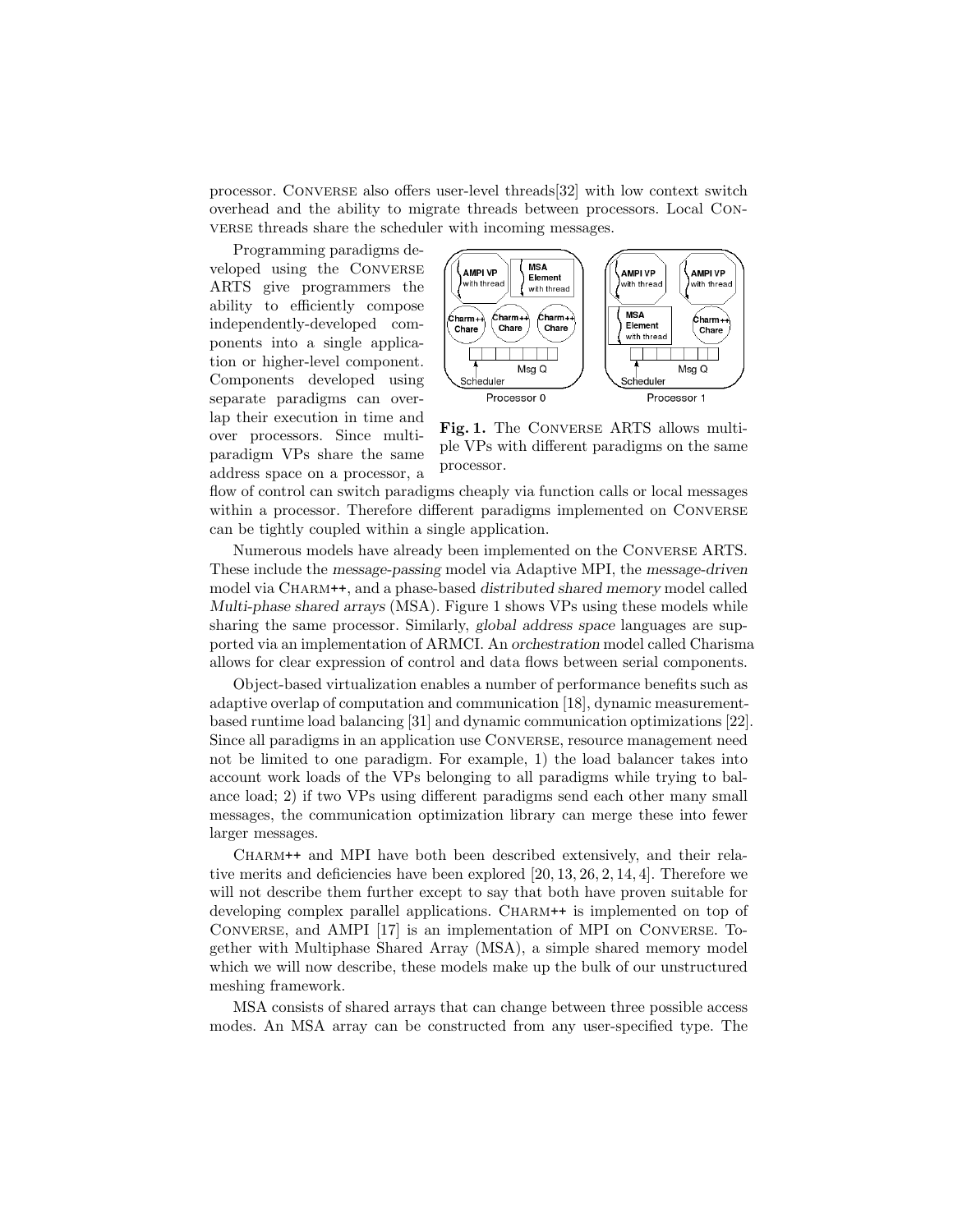lifetime of an MSA array is divided into phases, with all threads accessing the array in the same access mode during each phase. Phase boundaries are marked by synchronization. The phase based nature of MSA programs means that they can never have deadlocks or race conditions. The three possible access modes (shown in Figure 2) are:



Fig. 2. The three different access modes of a MSA array

Read-only mode: All threads can only read from the MSA array during this phase. Each element can be read by multiple threads.

Write-by-one mode: In this mode, all threads are permitted to write to the MSA array, but no element can be written to by multiple threads.

Accumulate mode: All threads can update the MSA array and multiple threads can update a single element. For each element, the data provided by different threads is accumulated using a user defined associative commutative operation such as addition, multiplication, max, set union and set intersection.

MSA represents a compromise between the convenience of a global address space and the performance and correctness problems associated with unfettered access to shared data [5]. The restrictions imposed by the access phases allow for more efficient communication while also preventing common shared memory programming hazards. MSA has proven useful in codes varying from matrix multiplication to distributed hashtables to molecular dynamics and has provided significant advantages to parallel programmers across many problem domains.

The Converse runtime has also been used to implement a variety of other parallel programming paradigms. One example is Charisma [15], an orchestration language that lets the programmer specify the control and macro data flows of a parallel program separately from the sequential portions. Charisma is built on top of Charm++. The user expresses the global message flow in the orchestration code without fragmenting it among all the different types of objects in a complicated parallel application. The orchestration code can express all commonly used communication patterns, including point-to-point, broadcast, multicast, reductions, scatter and gather. The sequential portions are normal C++ code. A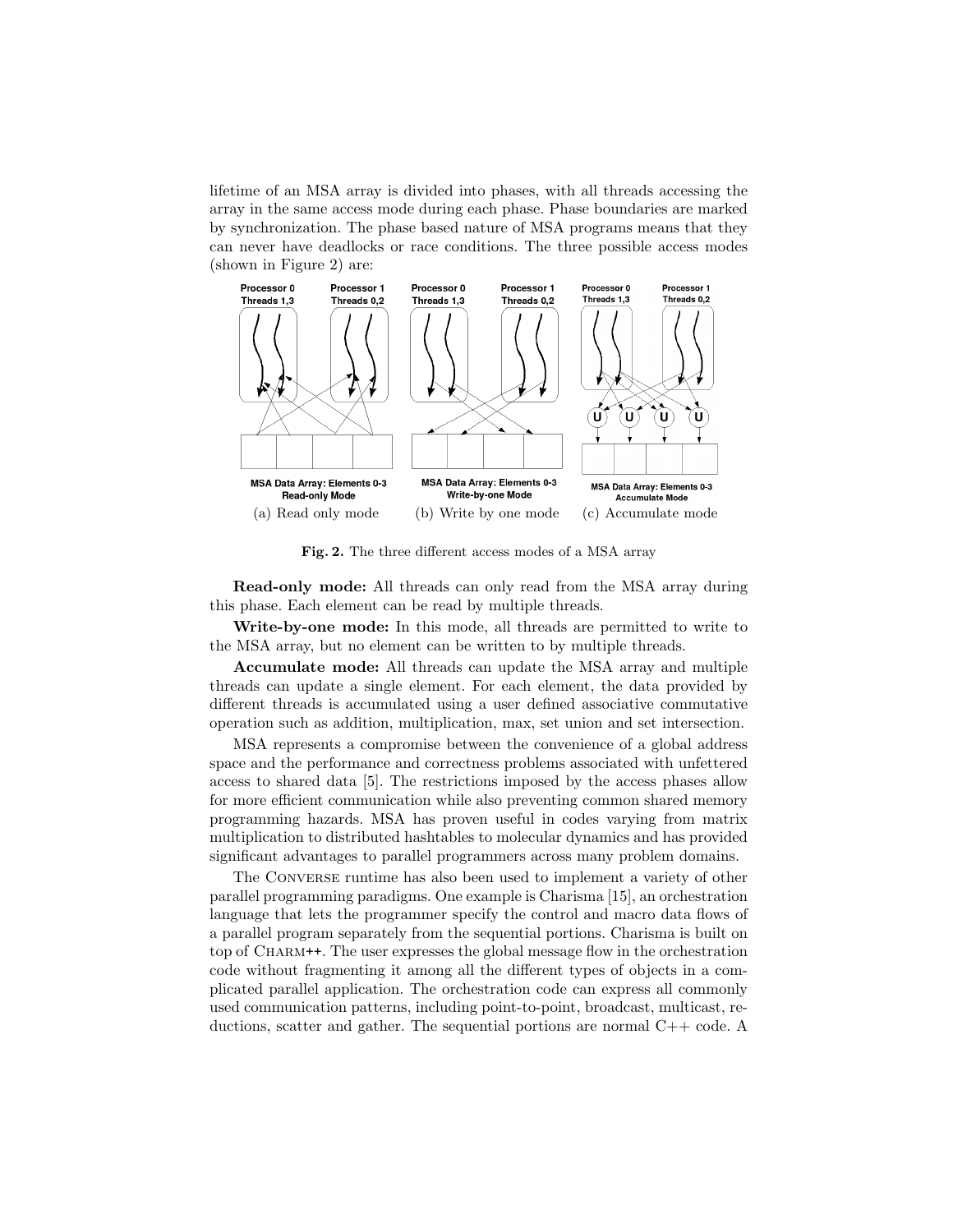Charisma program can be combined with any library written using one of the parallel programming paradigms supported by the Converse runtime system.

Aggregate Remote Memory Copy Interface (ARMCI) [27] supports high performance remote memory copy on multiple platforms. It offers blocking and non-blocking versions of data transfer operations, synchronization operations and memory allocation and deallocation routines. ARMCI is used as the foundation for a number of global address space languages such as Global Arrays [28] and Co-Array Fortran [8]. ARMCI is implemented on the ARTS by encapsulating each ARMCI process within a threaded Charm object [16]. The ARTS can perform intelligent resource management for any application using ARMCI.

## 4 ParFUM: An example of multi-paradigm programming

PARFUM [24] is a framework for the parallelization of unstructured mesh applications. It provides the programmer with a rich set of features such as mesh partitioning, communication between mesh partitions, mesh adaptivity, mesh locking, collision detection and data transfer. Due to the complexity of these features, each was implemented in the parallel paradigm most suited to it. These differences in paradigm are largely hidden from the user, to whom the application appears to be completely within the message-passing style. We describe some of these features and our programming model choices for their implementation below. We also discuss situations in which multiple parallel programming paradigms were used to provide a single feature.

In ParFUM, each mesh partition is associated with a single VP, and a driver routine is invoked by each of these VPs. In most applications, mesh nodes and elements (collectively, entities) along partition boundaries require data from entities on neighboring partitions to compute local solutions. ParFUM provides functionality for adding local read-only copies of remote entities, or ghosts, to the partition boundary. A single collective ParFUM call updates all ghost entities with data from the original entities on neighboring partitions.

ParFUM also provides synchronization primitives to update the values of shared nodes during a simulation. The user code in the driver routine is typically written in a message passing style with blocking ghost update calls and synchronization routines such as barriers and reductions, and makes use of adaptivity and locking mechanisms which use the message-driven style in a manner transparent to the



Fig. 3. An unpartitioned mesh.

programmer. As a result, both serial codes and pre-existing MPI codes can be easily modified to use the ParFUM library and its features.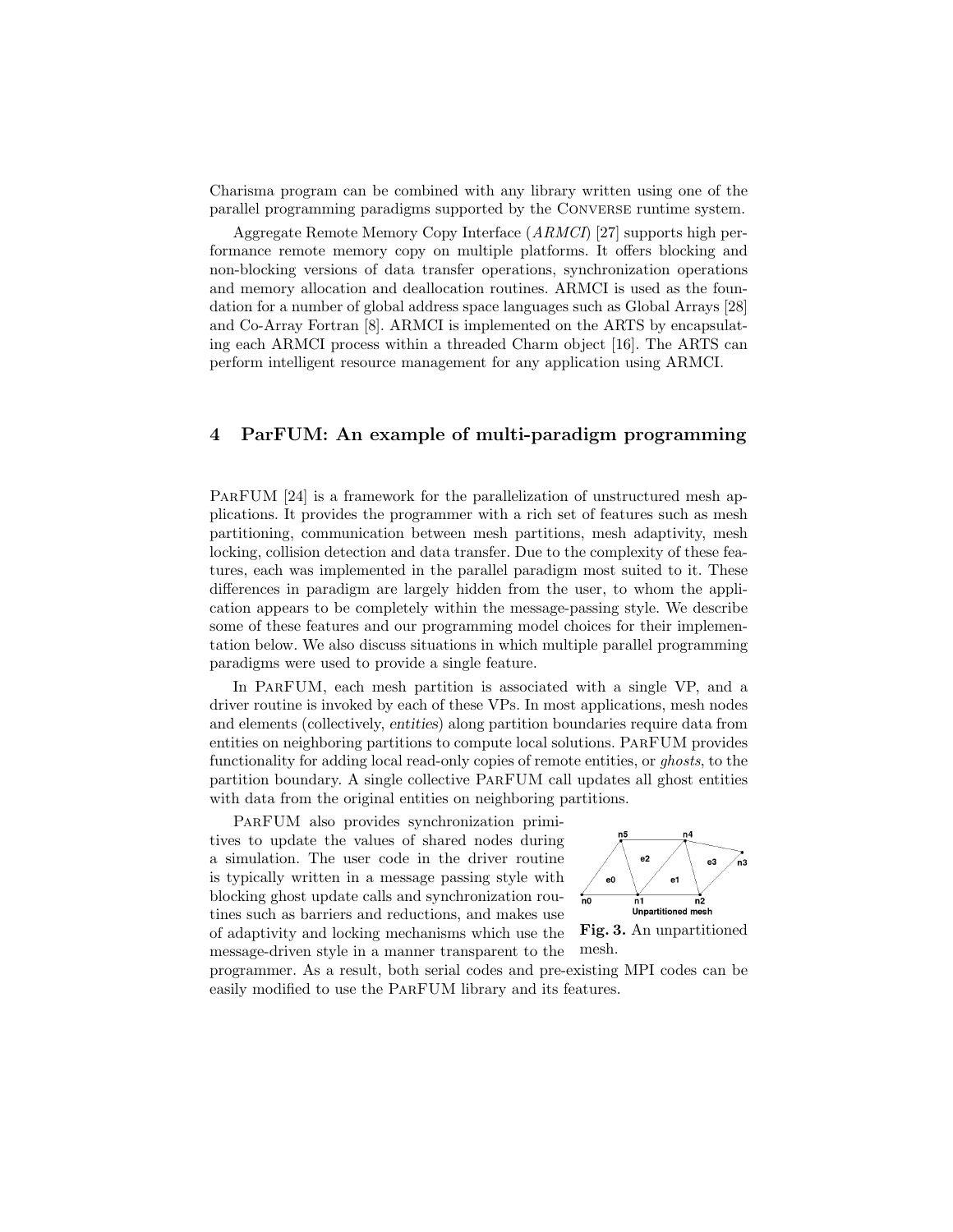#### 4.1 Mesh Partitioning

Step 1: Compute a mapping of elements to partitions that produces approximately balanced partitions and minimizes the number of boundary elements. We start with an arbitrary mapping as an input to PARMETIS [21], a thirdparty MPI library for parallel partitioning that we use without modification via AMPI. As shown in Step 1 in Figure 4, PARMETIS takes in the connectivity of the mesh elements and produces a mapping of elements to partitions. Here multi-paradigm programming enables us to use a library developed by subject matter experts without having to re-implement it in another paradigm.

PARFUM divides the entities of a serial mesh into one partition per VP, using a memory-efficient parallel partitioner to handle large meshes with large numbers of partitions. Figure 3 shows a simple 2D mesh with triangular elements that is to be partitioned between two VPs. We use this simple mesh to illustrate the parallel partition algorithm:

Step 2: Create partitions and send them their entity data. This is easy for elements because the mapping tells us exactly which partition each element belongs to. However, a node belongs to all partitions with an element adjacent to that node (for e.g.,  $n1$  and  $n4$  belong to both partitions in the example in Figure 4), so a node's ownership information is scattered across an unknown number of VPs on different processors. Collecting this information is simplified with a global table indexed by VP which stores all nodes owned by that VP's partition. This Partition-to-Node table has a list of nodes for each VP. Step 2 in Figure 4 shows that for each element, its nodes are



Fig. 4. Steps to partition a mesh

added to the Partition-to-Node table at the entry for the element's partition (the partition to which PARMETIS has mapped this element in Step 1), with duplicate nodes being deleted.

Thus, in the first phase of this step the Partition-to-Node table is populated by all the VPs and in the second phase it is read by each VP. MSA, with its separate accumulate and read modes, is ideally suited for this. The Partitionto-Node table is implemented as a MSA array of node lists in accumulate mode. A message passing implementation would have been more complex since a VP does not know how many nodes to expect from other VPs. Before passing the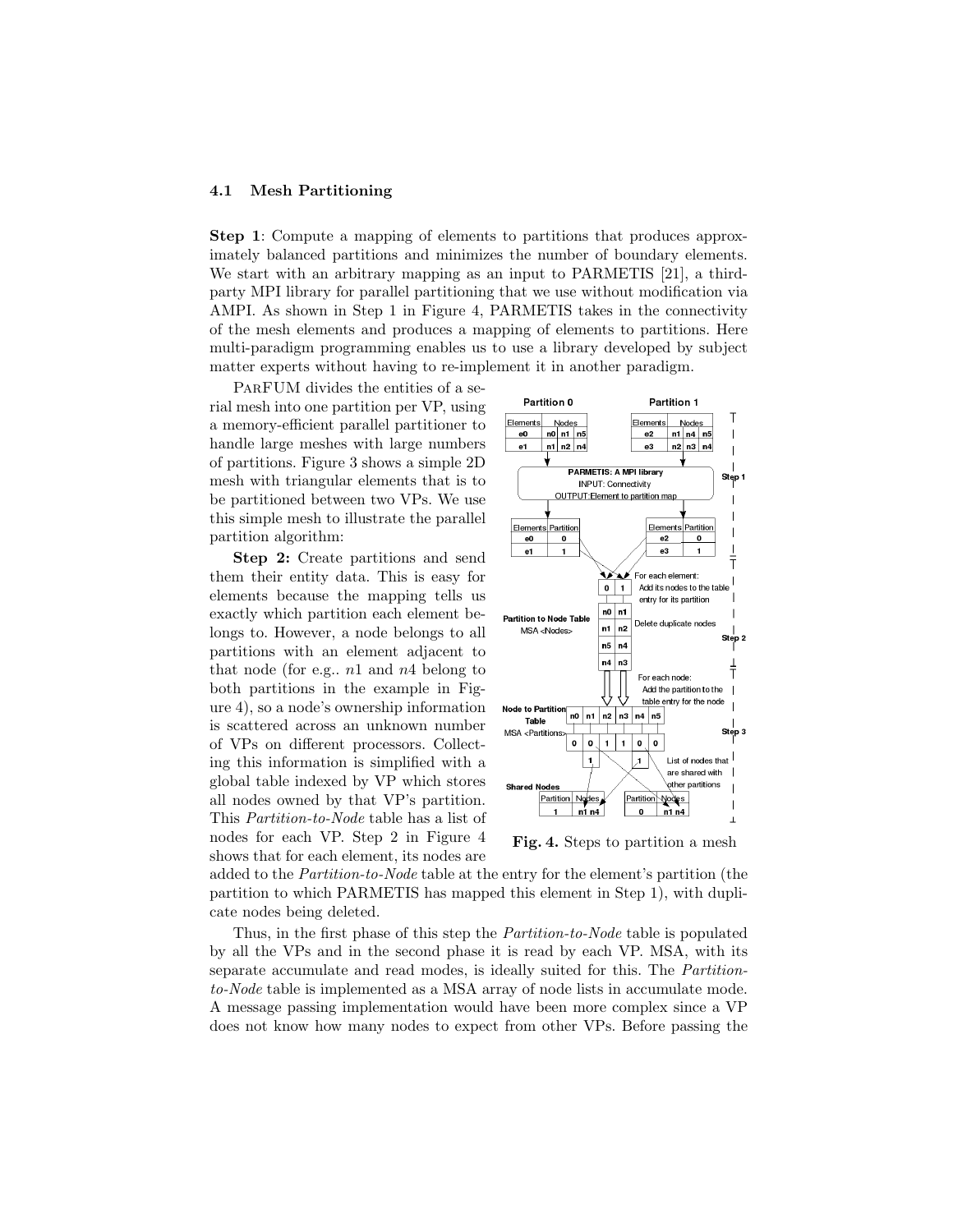nodes, each VP would have to tell all the others how many to expect. This would lead to less readable code, higher communication, and poorer performance.

Step 3: Find the nodes shared between different pairs of partitions. This can be calculated by creating a global table (called the Node-to-Partition table) that maps each node to all the partitions to which it belongs. As shown in Step 3 of Figure 4, for every node owned by a VP, the VP adds itself to the node's entry. After all the VPs have finished writing to the table, each VP looks at the entry each of its nodes to determine the other partitions sharing that node. This lets PARFUM build up a list of nodes shared by every pair of neighboring partitions. MSA is an ideal fit for Step 3 for the same reasons as in Step 2.

### 4.2 Mesh Adaptivity

PARFUM implements two types of mesh adaptivity: incremental and bulk mesh modification. Both approaches provide low-level primitives for edge bisect, flip, and edge contract operations. In the incremental case, these are self-contained parallel primitive operations that leave the mesh in a consistent state, updating all ghost layers and adjacencies as needed. The faster, lightweight bulk operations currently under development in ParFUM perform en masse mesh modifications before updating the ghost layers and adjacencies.

These primitives lock the affected mesh entities so that multiple operations can simultaneously modify adjacent areas of the mesh, using the ParFUM locking functionality described earlier. Once the affected region of the mesh is locked, modification of the mesh can proceed.

An example of the edge bisect primitive is shown in Figure 5.



Fig. 5. Parallel edge bisection

When such an operation takes place across a partition boundary, as shown by the thicker line in the figure, the communication is very localized and specific. In (a), we highlight an element that we wish to bisect along its longest edge, which happens to be on the boundary between partitions A and B. The first step is to lock the region of the mesh that will be modified. This is shown in (b) which highlights the original element, the neighbor across the edge to be split, and one adjacent element for each of these (which will need to have adjacency data updated). Locking requires the first element to send a message to all the affected elements and then suspend to wait for a response about the success or failure of the lock. If locking is suc-

cessful, two new elements and a node will then be added by the operation. The new node will bisect the longest edge, and the two new elements will be along the new edge created between the new node and the node  $n$  in (b). This new topology is shown in (c). Because the node is shared, a record must be made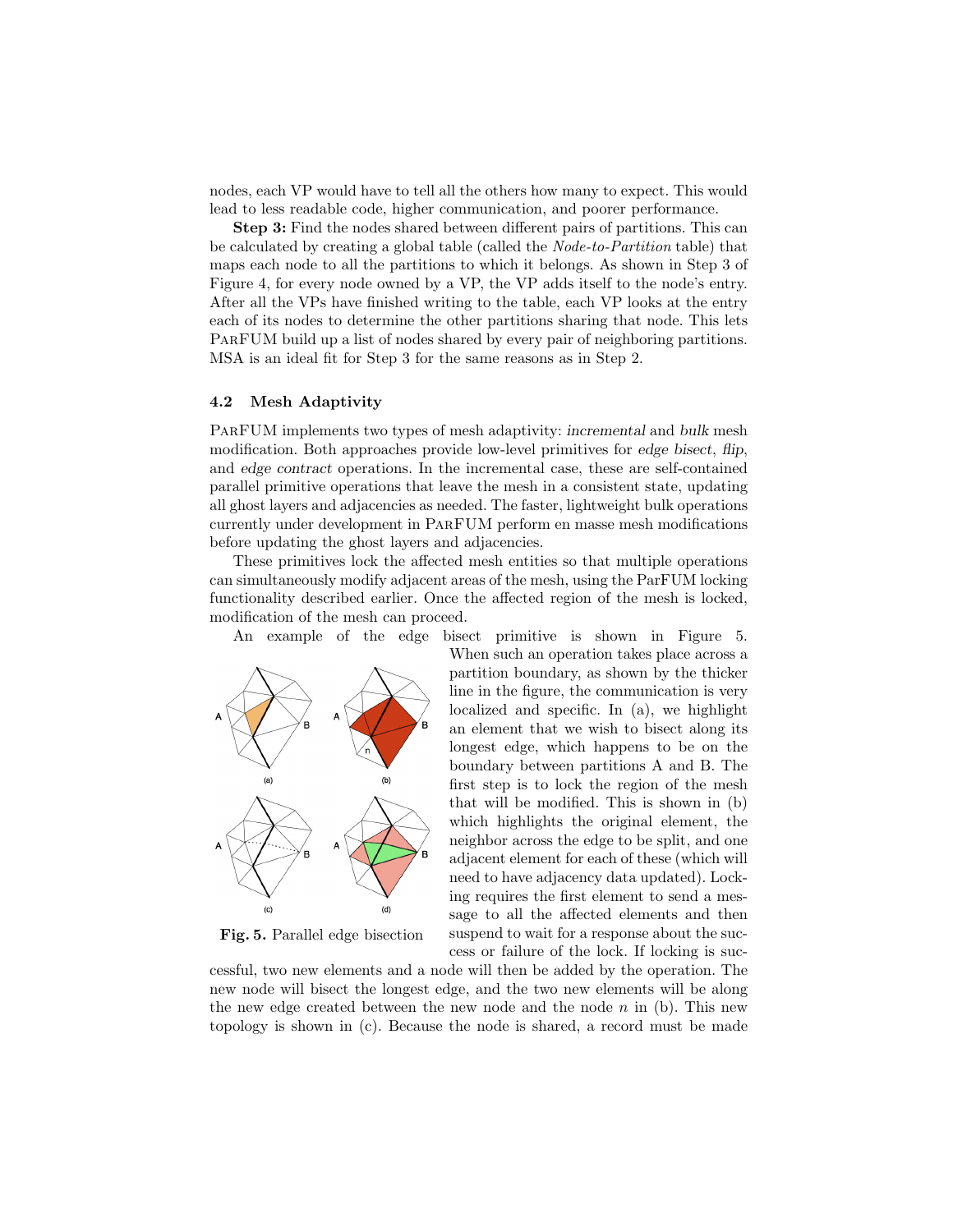of it on both partitions A and B. The bisect is performed on the first side of the edge to be bisected, and all information about the new element and node on that side is then transmitted to the adjacent element on partition B. This side completes the second half of the operation, updating all relevant adjacency data, and in return sends information about the new element created back to partition A where the adjacency of the new element is updated. In (d), the lightly shaded elements have connectivity and adjacency updates performed on them, while the darker shaded elements are new elements added to the mesh.

Due to the unpredictable nature of modification messages, it is impossible for a partition to predict when one of its neighbors will invoke adaptivity functions. To accomplish this with MPI, we would need a polling loop consisting of a wild card receive. Once a message is received, its type is checked and it is processed accordingly. This amounts to a re-implementation of some capabilities of the Converse scheduler. However, the message-driven paradigm is ideally suited for this problem. The receiving partition does not need to expect incoming messages and processes messages as they are received.

Charm++ is excellently suited to adaptivity algorithms, as operations are confined to regions of the mesh determined by the state of the solution at a particular point in time. These problems are highly irregular and dynamic, and as such are also a perfect match for the virtualization capabilities provided by CHARM<sup>++</sup>. Having multiple partitions per processor makes load balancing straightforward when refinement over particular partitions increases their load. Mesh adaptivity is achieved in ParFUM by associating a special type of chare array, called a bound array, with the AMPI VPs. Thus, each partition has a chare array element associated with it which performs the message-driven aspects of mesh adaptivity. The "bound" aspect of these elements means that when migration takes place, a VP is bound to its associated chare array element such that they always migrate together.

# 5 Multi-paradigm applications

ParFUM has been used to develop a number of parallel unstructured mesh applications [24]. These applications utilize the many features provided by Par-FUM for faster development and better performance. Since each component of ParFUM was written using the paradigm or paradigms most suitable for it, PARFUM applications are examples of multi-paradigm parallel programming.

For example, TentPitcher is a novel algorithm for solving hyperbolic systems via the Spacetime Discontinuous Galerkin (SDG) method developed at the Center for Process Simulation and Design at UIUC [1]. In converting this algorithm to run in parallel, we made extensive use of the multi-paradigm capabilities of ParFUM.

This algorithm operates on a triangular mesh. Rather than picking a timestep interval and advancing each vertex in time by that interval, TentPitcher performs local solutions by choosing a single vertex at a local time minimum and moving it as far forward in time as possible based on causality constraints and error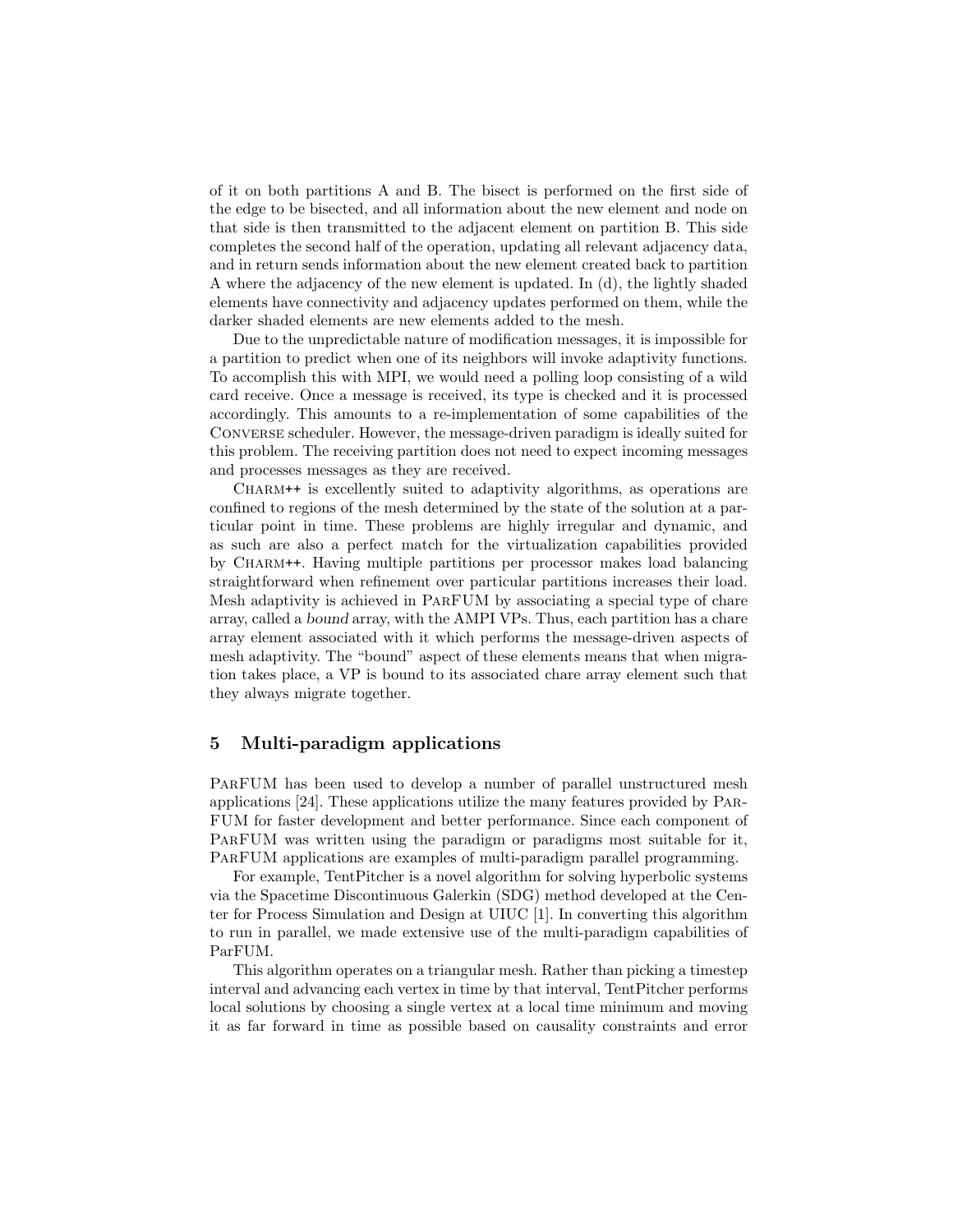estimates. The result is a highly asynchronous algorithm in which many local solutions may be computed independently, with no global synchronization.

To efficiently solve problems with sharp features, such as shock propagation, high degrees of mesh refinement and coarsening are required. However, since this algorithm has no explicit timestepping, there is no natural opportunity to globally modify the mesh, as is standard practice in parallel adaptive finite element codes. In addition, typically only small areas of the mesh require modification and the vast majority of elements are unaffected, so doing global adaptivity will hurt performance. Therefore, we must perform all mesh modifications locally. Adaptivity operations like this are well suited to a CHARM<sup>++</sup> approach, where the programmer can send a lock/unlock or adaptivity messages and invoke the appropriate function on another partition.

This code mingles parallel programming paradigms with ease. MPI calls are used for bulk communication such as checkpointing and output, while CHARM++ is utilized for locking and adaptive operations. Multiple paradigms coexist transparently, even within a single function. This leaves the programmer free to use whatever paradigm is most suitable at a very fine granularity, rather than choosing which paradigm is suitable at an application level.

### 6 Conclusions

Developing parallel software involves additional complexity over sequential software. The ability to develop modules in the most suitable parallel programming paradigm and to reuse them in applications that incorporate multiple paradigms improves programming productivity. The complex, adaptive multi-physics applications of the future require sophisticated and automated resource management. A multi-paradigm adaptive run-time system (ARTS) provides such support.

We demonstrated such an ARTS, called Converse, that allows multiple work units on each processor and interleaves their execution based on availability of remote data and messages. These abilities are crucial to our goal of efficiently supporting tightly coupled multi-paradigm interoperability in a parallel programming environment. The utility of this approach was illustrated by 1) describing multiple paradigms implemented using our ARTS, and 2) showcasing a parallel unstructured mesh framework and two associated applications that leverage this multi-paradigm interoperability.

ARTS also have positive implications for new parallel programming paradigms. In order for new paradigms to come into use, programmers need to 1) hear about them, 2) learn how to use them, 3) find an implementation of them, and 4) not sacrifice re-usability of their code should they choose to adopt them. Incorporating new paradigms directly on the Converse ARTS lowers the barrier to entry for the adoption of new paradigms by satisfying three of those criteria, providing the knowledge of and access to new paradigms in a way that will make them most immediately usable and subsequently re-usable in future codes.

We believe this approach is essential for productive and efficient parallel programming, particularly for the complex applications and petascale computing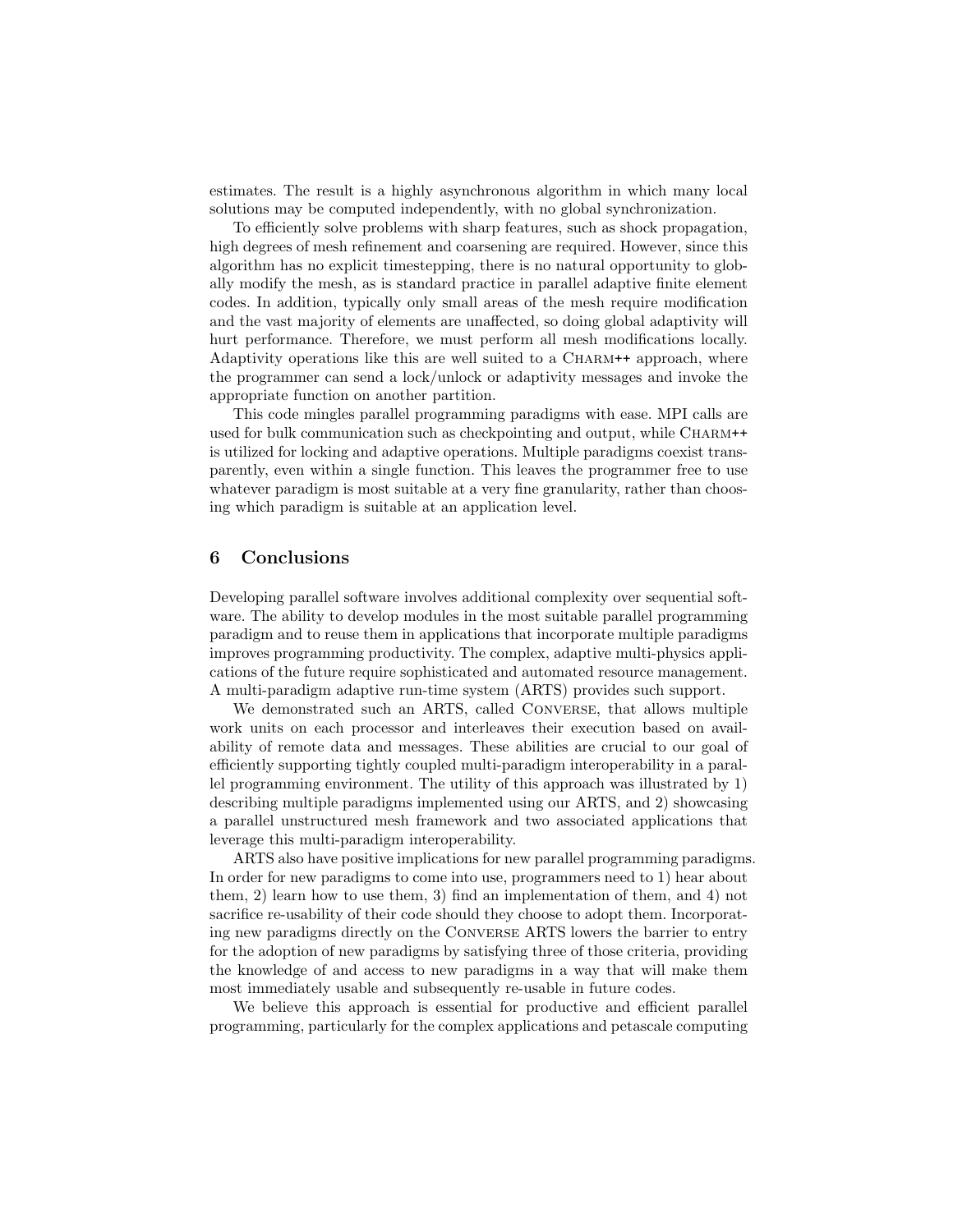environments of the near future. We have been advancing the ARTS approach for over a decade, and hope that many new paradigms will be developed with it.

### References

- 1. R. Abedi, S.-H. Chung, J. Erickson, Y. Fan, M. Garland, D. Guoy, R. Haber, J. M. Sullivan, S. Thite, and Y. Zhou. Spacetime meshing with adaptive refinement and coarsening. In SCG '04: Proceedings of the twentieth annual symposium on Computational geometry, pages 300–309, New York, NY, USA, 2004. ACM Press.
- 2. G. Almasi, C. Archer, J. G. Castanos, M. Gupta, X. Martorell, J. E. Moreira, W. Gropp, S. Rus, and B. Toonen. Mpi on blue gene/l: Designing an efficient general purpose messaging solution for a large cellular system.
- 3. K. Asanovic, R. Bodik, B. C. Catanzaro, J. J. Gebis, P. Husbands, K. Keutzer, D. A. Patterson, W. L. Plishker, J. Shalf, S. W. Williams, and K. A. Yelick. The landscape of parallel computing research: A view from berkeley. Technical Report UCB/EECS-2006-183, EECS Dept, University of California, Berkeley, Dec 2006.
- 4. C.-C. Chiang. Low-level language constructs considered harmful for distributed parallel programming. In ACM-SE 42: Proceedings of the 42nd annual Southeast regional conference, pages 279–284, New York, NY, USA, 2004. ACM Press.
- 5. S.-E. Choi and E. C. Lewis. A study of common pitfalls in simple multi-threaded programs. SIGCSE Bull., 32(1):325–329, 2000.
- 6. J. Corbalan, A. Duran, and J. Labarta. Dynamic load balancing of mpi+openmp applications. icpp, 00:195–202, 2004.
- 7. L. Dagum and R. Menon. OpenMP: An Industry-Standard API for Shared-Memory Programming. *IEEE Computational Science*  $\mathcal{B}$  Engineering, 5(1), January-March 1998.
- 8. Y. Dotsenko, C. Coarfa, and J. Mellor-Crummey. A multi-platform co-array fortran compiler. In Proceedings of the 13th International Conference of Parallel Architectures and Compilation Techniques (PACT 2004), Antibes Juan-les-Pins, France, October 2004.
- 9. T. El-Ghazawi and F. Cantonnet. Upc performance and potential: a npb experimental study. In Proceedings of the 2002 ACM/IEEE conference on Supercomputing, pages 1–26, Los Alamitos, CA, USA, 2002. IEEE Computer Society Press.
- 10. A. Ferrari and V. S. Sunderam. Multiparadigm distributed computing with TPVM. Concurrency: Practice and Experience, 10(3):199–228, 1998.
- 11. I. Foster, B. Avalani, A. Choudhary, and M. Xu. A compilation system that integrates high performance fortran and fortran M. In Proceedings 1994 Scalable High Performance Computing Conference, 1994.
- 12. I. Foster and M. Xu. Libraries for parallel paradigm integration. In R. Kalia and P. Vashishta, editors, Toward Teraflop Computing and New Grand Challenge Applications. Nova Science Publishers, 1994.
- 13. A. Gursoy and L. Kalé. Performance and Modularity Benefits of Message-Driven Execution. Journal of Parallel and Distributed Computing, 64:461–480, 2004.
- 14. J. Hardwick. Porting a Vector Library: a Comparison of MPI, Paris, CMMD and PVM. Technical Report CMU-CS-94-200, Carnegie Mellon University, 1994.
- 15. C. Huang and L. V. Kale. Charisma: Orchestrating migratable parallel objects. In Proceedings of IEEE International Symposium on High Performance Distributed Computing (HPDC), July 2007.